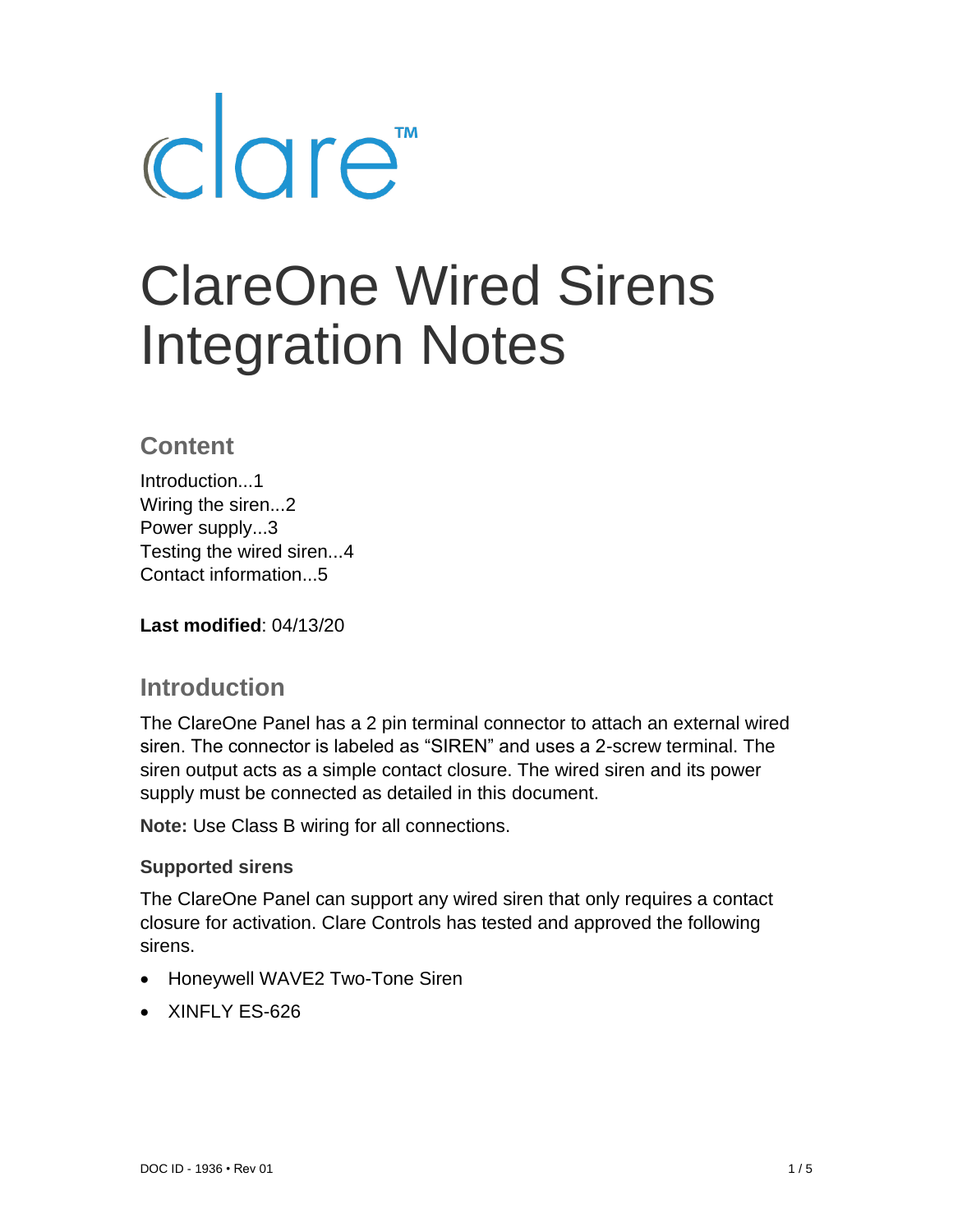# **Wiring the siren**

Only experienced security technicians should install a wired siren. If inexperienced with wiring or security features, do not attempt to connect the panel.

**WARNING**: Improper wiring may cause damage or failure of any/all devices.

#### **To wire the siren:**

**Note:** Use Class B wiring for all connections.

- 1. Remove the backplate form the ClareOne panel and open the siren to have access to their wiring terminals.
- 2. Connect the negative connection of the DC supply to the panel's SIREN port, shown as (4) in Figures 1 and 3.
- 3. Connect the siren's negative connection to the panel's other terminal pin, shown as (5) in Figures 1 and 3.
- 4. Connect the siren's positive connection to the positive connection on the DC power supply, shown as (6) in Figures 1 and 3.

#### **Figure 1: Wiring with Honeywell WAVE2 siren**



- (1) ClareOne Panel
- (2) Honeywell WAVE2 siren
- (3) DC Power supply
- (4) Negative connection of DC power supply
- (5) Siren's negative connection
- (6) Siren's positive connection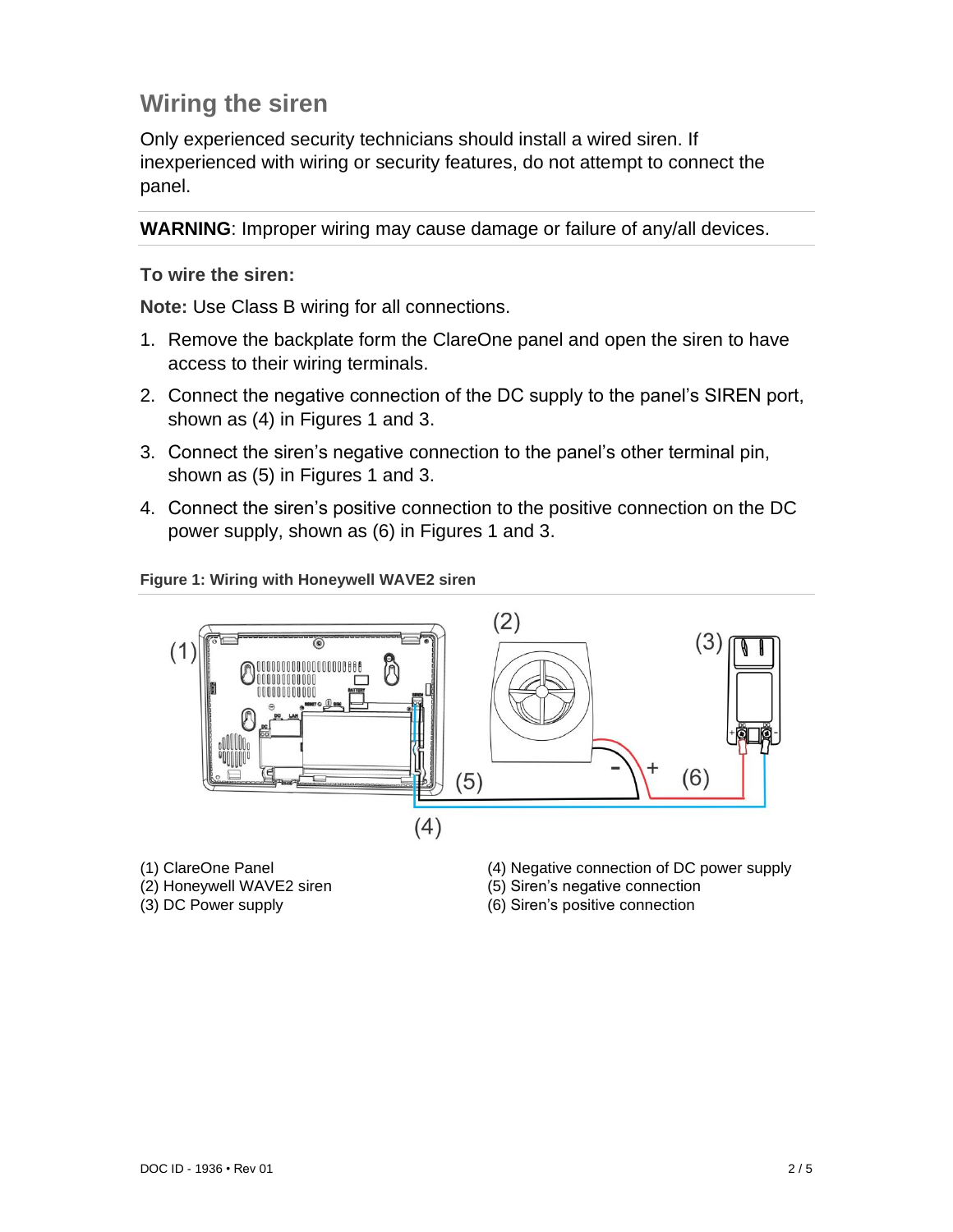

**Figure 3: Wiring with XINFLY ES-626 siren**



## **Power supply**

The ClareOne panel's included power supply can not power the panel and the siren simultaneously. An additional power supply is needed for an external wired siren. The exact supply requirements are dependent on the selected siren. Both the Honeywell WAVE2 and XINFLY ES-626 work with a CLR-C1-12VA power supply. We recommend placing the power supply close to the siren to help limit the total length of wiring used.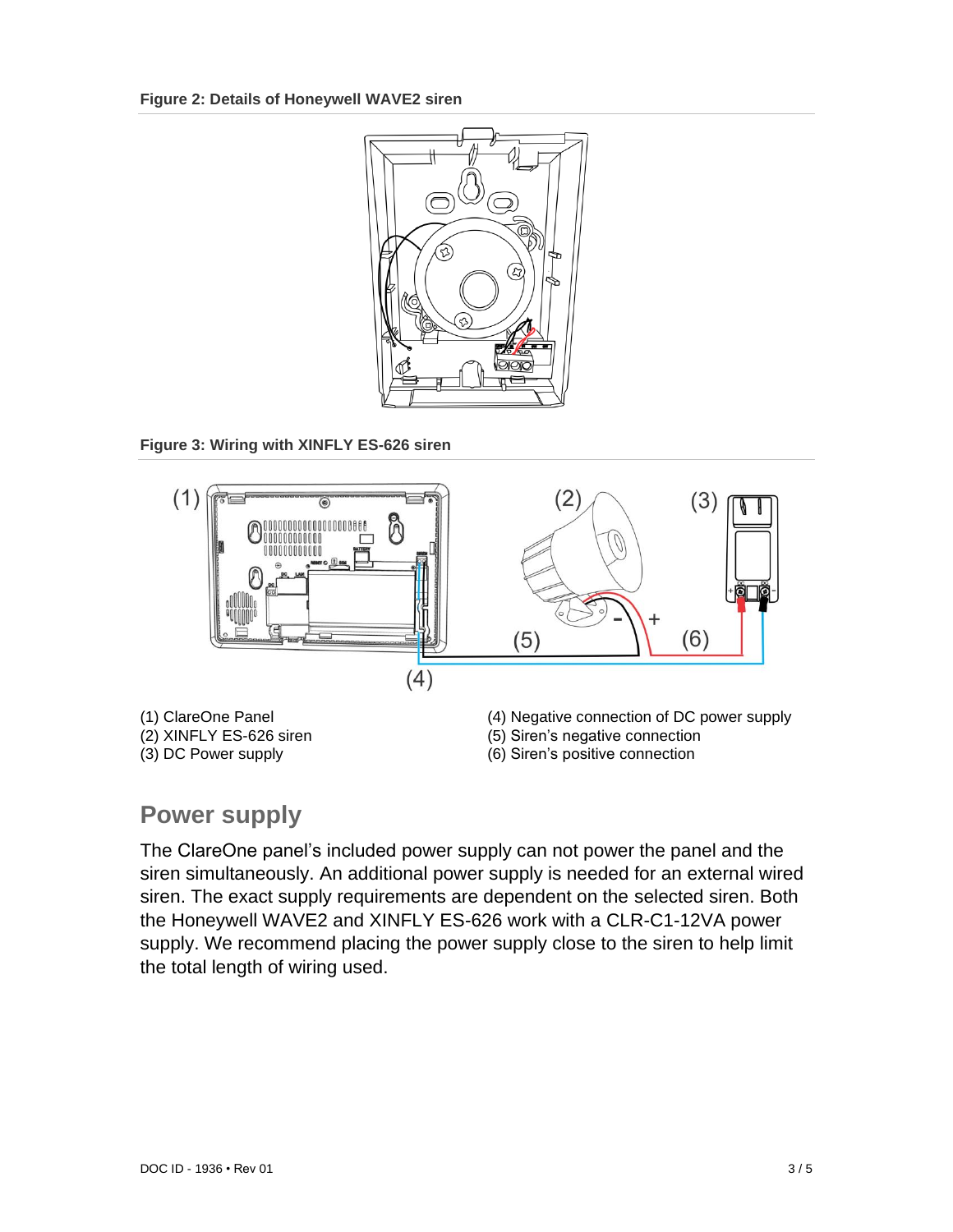# **Testing the wired siren**

Once the siren is wired to the panel, it works with the ClareOne panel. The panel triggers the wired siren port during an alarm without the need for any software settings. To ensure the siren has been wired properly and is working correctly, run the panel's siren test.

#### **To test the wired siren:**

**Note:** This test will trigger the panel's siren. Be prepared for the noise and wear proper ear protection.

- $\blacklozenge$  and  $\heartsuit$  **n** 09:53 am **Settings** 양 Installer<br>Settings **// Display User Settings** (i) About  $\blacktriangleright$ ø.  $\bullet$ 合 Emergency
- 1. Access the ClareOne panel's Settings page.

- 2. Tap **User**/**Installer Settings**, and then enter the PIN as prompted.
- 3. Tap **System Test**.